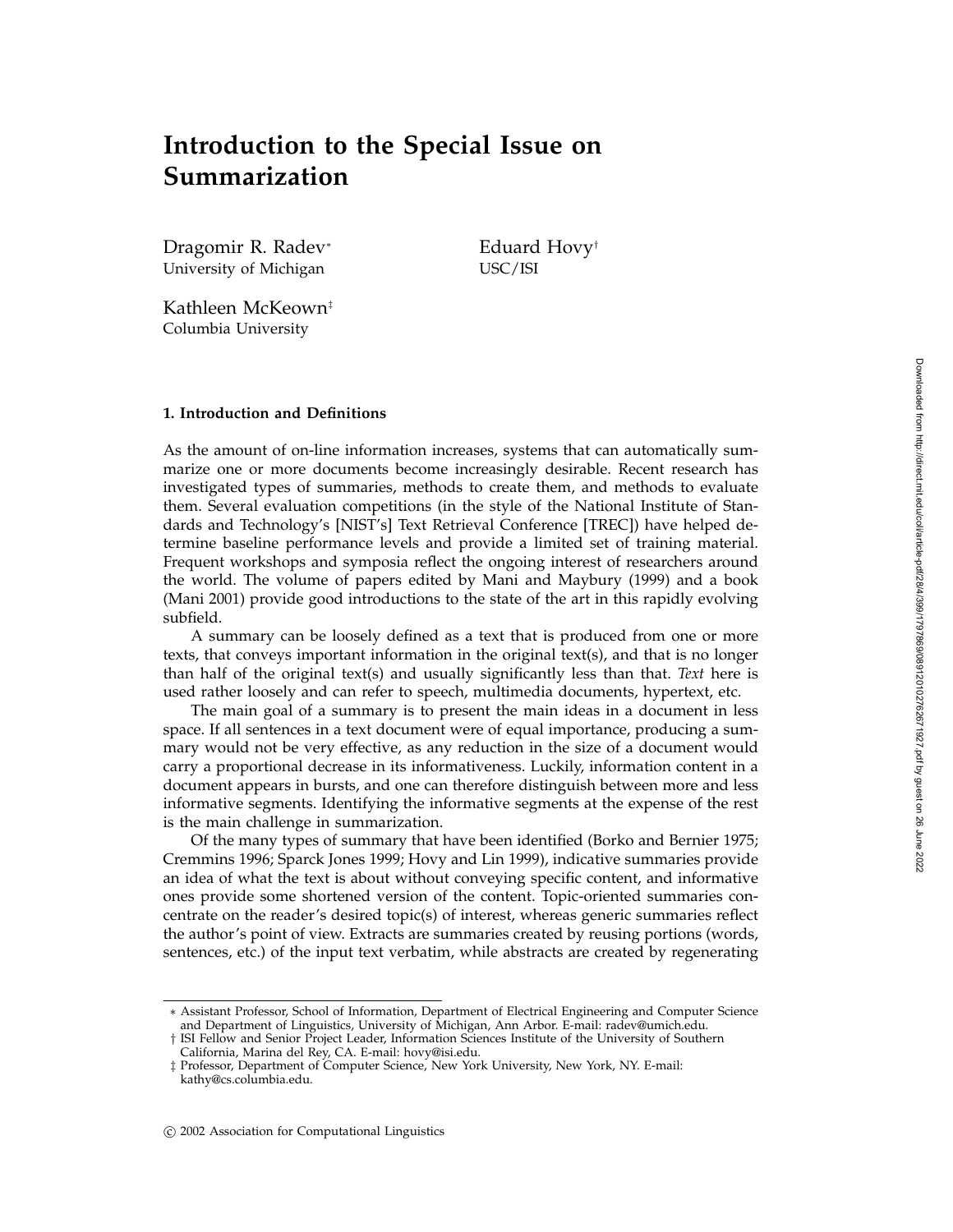the extracted content. *Extraction* is the process of identifying important material in the text, *abstraction* the process of reformulating it in novel terms, *fusion* the process of combining extracted portions, and *compression* the process of squeezing out unimportant material. The need to maintain some degree of grammaticality and coherence plays a role in all four processes.

The obvious overlap of text summarization with information extraction, and connections from summarization to both automated question answering and natural language generation, suggest that summarization is actually a part of a larger picture. In fact, whereas early approaches drew more from information retrieval, more recent approaches draw from the natural language field. Natural language generation techniques have been adapted to work with typed textual phrases, in place of semantics, as input, and this allows researchers to experiment with approaches to abstraction. Techniques that have been developed for topic-oriented summaries are now being pushed further so that they can be applied to the production of long answers for the question-answering task. However, as the articles in this special issue show, domain-independent summarization has several specific, difficult aspects that make it a research topic in its own right.

#### **2. Major Approaches**

We provide a sketch of the current state of the art of summarization by describing the general areas of research, including single-document summarization through extraction, the beginnings of abstractive approaches to single-document summarization, and a variety of approaches to multidocument summarization.

### **2.1 Single-Document Summarization through Extraction**

Despite the beginnings of research on alternatives to extraction, most work today still relies on extraction of sentences from the original document to form a summary. The majority of early extraction research focused on the development of relatively simple surface-level techniques that tend to signal important passages in the source text. Although most systems use sentences as units, some work with larger passages, typically paragraphs. Typically, a set of features is computed for each passage, and ultimately these features are normalized and summed. The passages with the highest resulting scores are sorted and returned as the extract.

Early techniques for sentence extraction computed a score for each sentence based on features such as position in the text (Baxendale 1958; Edmundson 1969), word and phrase frequency (Luhn 1958), key phrases (e.g., "it is important to note") (Edmundson 1969). Recent extraction approaches use more sophisticated techniques for deciding which sentences to extract; these techniques often rely on machine learning to identify important features, on natural language analysis to identify key passages, or on relations between words rather than bags of words.

The application of machine learning to summarization was pioneered by Kupiec, Pedersen, and Chen (1995), who developed a summarizer using a Bayesian classifier to combine features from a corpus of scientific articles and their abstracts. Aone et al. (1999) and Lin (1999) experimented with other forms of machine learning and its effectiveness. Machine learning has also been applied to learning individual features; for example, Lin and Hovy (1997) applied machine learning to the problem of determining how sentence position affects the selection of sentences, and Witbrock and Mittal (1999) used statistical approaches to choose important words and phrases and their syntactic context.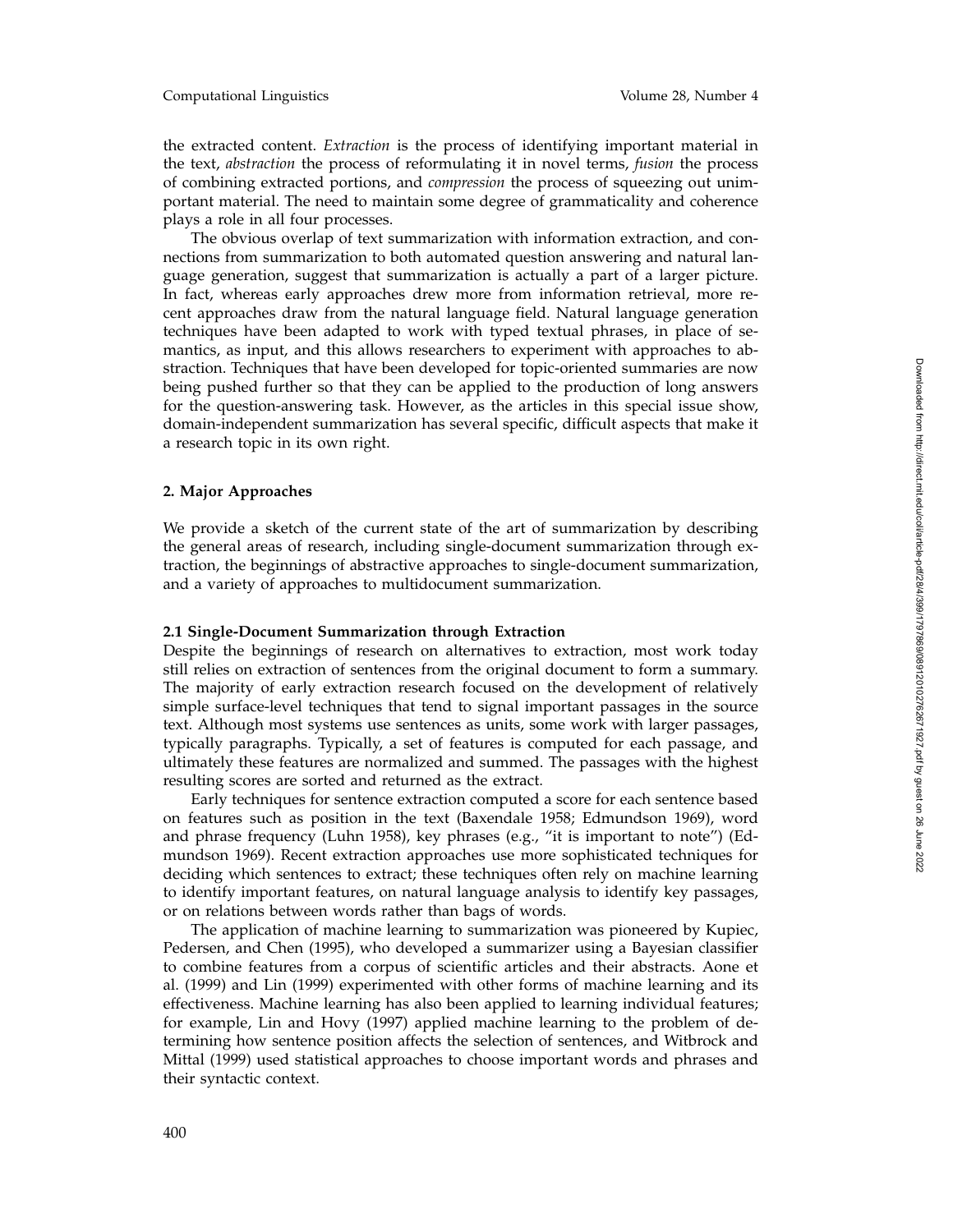Approaches involving more sophisticated natural language analysis to identify key passages rely on analysis either of word relatedness or of discourse structure. Some research uses the degree of lexical connectedness between potential passages and the remainder of the text; connectedness may be measured by the number of shared words, synonyms, or anaphora (e.g., Salton et al. 1997; Mani and Bloedorn 1997; Barzilay and Elhadad 1999). Other research rewards passages that include topic words, that is, words that have been determined to correlate well with the topic of interest to the user (for topic-oriented summaries) or with the general theme of the source text (Buckley and Cardie 1997; Strzalkowski et al. 1999; Radev, Jing, and Budzikowska 2000).

Alternatively, a summarizer may reward passages that occupy important positions in the discourse structure of the text (Ono, Sumita, and Miike 1994; Marcu 1997b). This method requires a system to compute discourse structure reliably, which is not possible in all genres. This technique is the focus of one of the articles in this special issue (Teufel and Moens 2002), which shows how particular types of rhetorical relations in the genre of scientific journal articles can be reliably identified through the use of classification. An open-source summarization environment, MEAD, was recently developed at the Johns Hopkins summer workshop (Radev et al. 2002). MEAD allows researchers to experiment with different features and methods for combination.

Some recent work (Conroy and O'Leary 2001) has turned to the use of hidden Markov models (HMMs) and pivoted QR decomposition to reflect the fact that the probability of inclusion of a sentence in an extract depends on whether the previous sentence has been included as well.

#### **2.2 Single-Document Summarization through Abstraction**

At this early stage in research on summarization, we categorize any approach that does not use extraction as an abstractive approach. Abstractive approaches have used information extraction, ontological information, information fusion, and compression.

Information extraction approaches can be characterized as "top-down," since they look for a set of predefined information types to include in the summary (in contrast, extractive approaches are more data-driven). For each topic, the user predefines frames of expected information types, together with recognition criteria. For example, an earthquake frame may contain slots for location, earthquake magnitude, number of casualties, etc. The summarization engine must then locate the desired pieces of information, fill them in, and generate a summary with the results (DeJong 1978; Rau and Jacobs 1991). This method can produce high-quality and accurate summaries, albeit in restricted domains only.

Compressive summarization results from approaching the problem from the point of view of language generation. Using the smallest units from the original document, Witbrock and Mittal (1999) extract a set of words from the input document and then order the words into sentences using a bigram language model. Jing and McKeown (1999) point out that human summaries are often constructed from the source document by a process of cutting and pasting document fragments that are then combined and regenerated as summary sentences. Hence a summarizer can be developed to extract sentences, reduce them by dropping unimportant fragments, and then use information fusion and generation to combine the remaining fragments. In this special issue, Jing (2002) reports on automated techniques to build a corpus representing the cut-and-paste process used by humans; such a corpus can then be used to train an automated summarizer.

Other researchers focus on the reduction process. In an attempt to learn rules for reduction, Knight and Marcu (2000) use expectation maximization to train a system to compress the syntactic parse tree of a sentence in order to produce a shorter but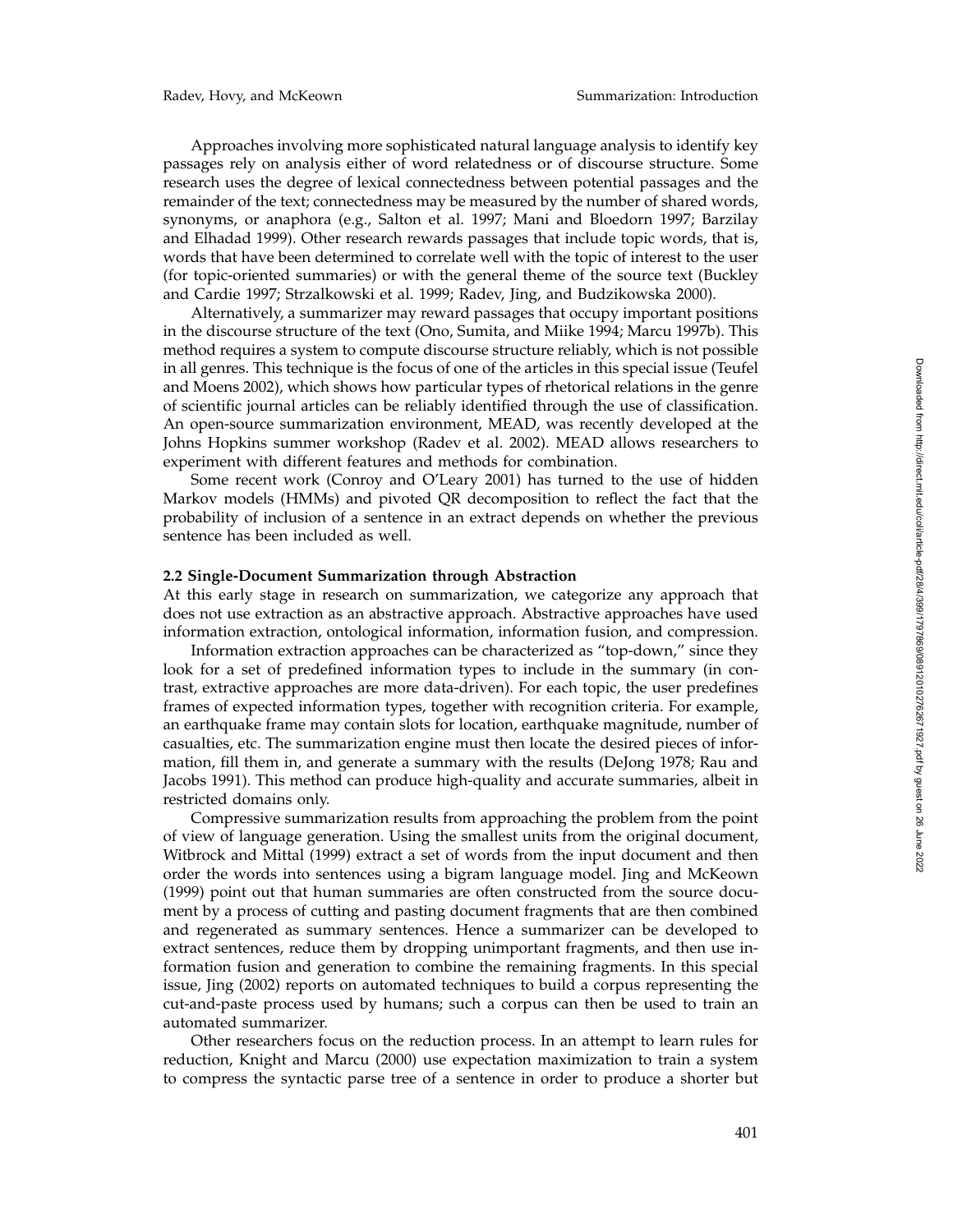still maximally grammatical version. Ultimately, this approach can likely be used for shortening two sentences into one, three into two (or one), and so on.

Of course, true abstraction involves taking the process one step further. Abstraction involves recognizing that a set of extracted passages together constitute something new, something that is not explicitly mentioned in the source, and then replacing them in the summary with the (ideally more concise) new concept(s). The requirement that the new material not be in the text explicitly means that the system must have access to external information of some kind, such as an ontology or a knowledge base, and be able to perform combinatory inference (Hahn and Reimer 1997). Since no large-scale resources of this kind yet exist, abstractive summarization has not progressed beyond the proof-of-concept stage (although top-down information extraction can be seen as one variant).

#### **2.3 Multidocument Summarization**

Multidocument summarization, the process of producing a single summary of a set of related source documents, is relatively new. The three major problems introduced by having to handle multiple input documents are (1) recognizing and coping with redundancy, (2) identifying important differences among documents, and (3) ensuring summary coherence, even when material stems from different source documents.

In an early approach to multidocument summarization, information extraction was used to facilitate the identification of similarities and differences (McKeown and Radev 1995). As for single-document summarization, this approach produces more of a briefing than a summary, as it contains only preidentified information types. Identity of slot values are used to determine when information is reliable enough to include in the summary. Later work merged information extraction approaches with regeneration of extracted text to improve summary generation (Radev and McKeown 1998). Important differences (e.g., updates, trends, direct contradictions) are identified through a set of discourse rules. Recent work also follows this approach, using enhanced information extraction and additional forms of contrasts (White and Cardie 2002).

To identify redundancy in text documents, various similarity measures are used. A common approach is to measure similarity between all pairs of sentences and then use clustering to identify themes of common information (McKeown et al. 1999; Radev, Jing, and Budzikowska 2000; Marcu and Gerber 2001). Alternatively, systems measure the similarity of a candidate passage to that of already-selected passages and retain it only if it contains enough new (dissimilar) information. A popular such measure is maximal marginal relevance (MMR) (Carbonell, Geng, and Goldstein 1997; Carbonell and Goldstein 1998).

Once similar passages in the input documents have been identified, the information they contain must be included in the summary. Rather than simply listing all similar sentences (a lengthy solution), some approaches will select a representative passage to convey information in each cluster (Radev, Jing, and Budzikowska 2000), whereas other approaches use information fusion techniques to identify repetitive phrases from the clusters and combine the phrases into the summary (Barzilay, McKeown, and Elhadad 1999). Mani, Gates, and Bloedorn (1999) describe the use of human-generated compression and reformulation rules.

Ensuring coherence is difficult, because this in principle requires some understanding of the content of each passage and knowledge about the structure of discourse. In practice, most systems simply follow time order and text order (passages from the oldest text appear first, sorted in the order in which they appear in the input). To avoid misleading the reader when juxtaposed passages from different dates all say "yesterday," some systems add explicit time stamps (Lin and Hovy 2002a). Other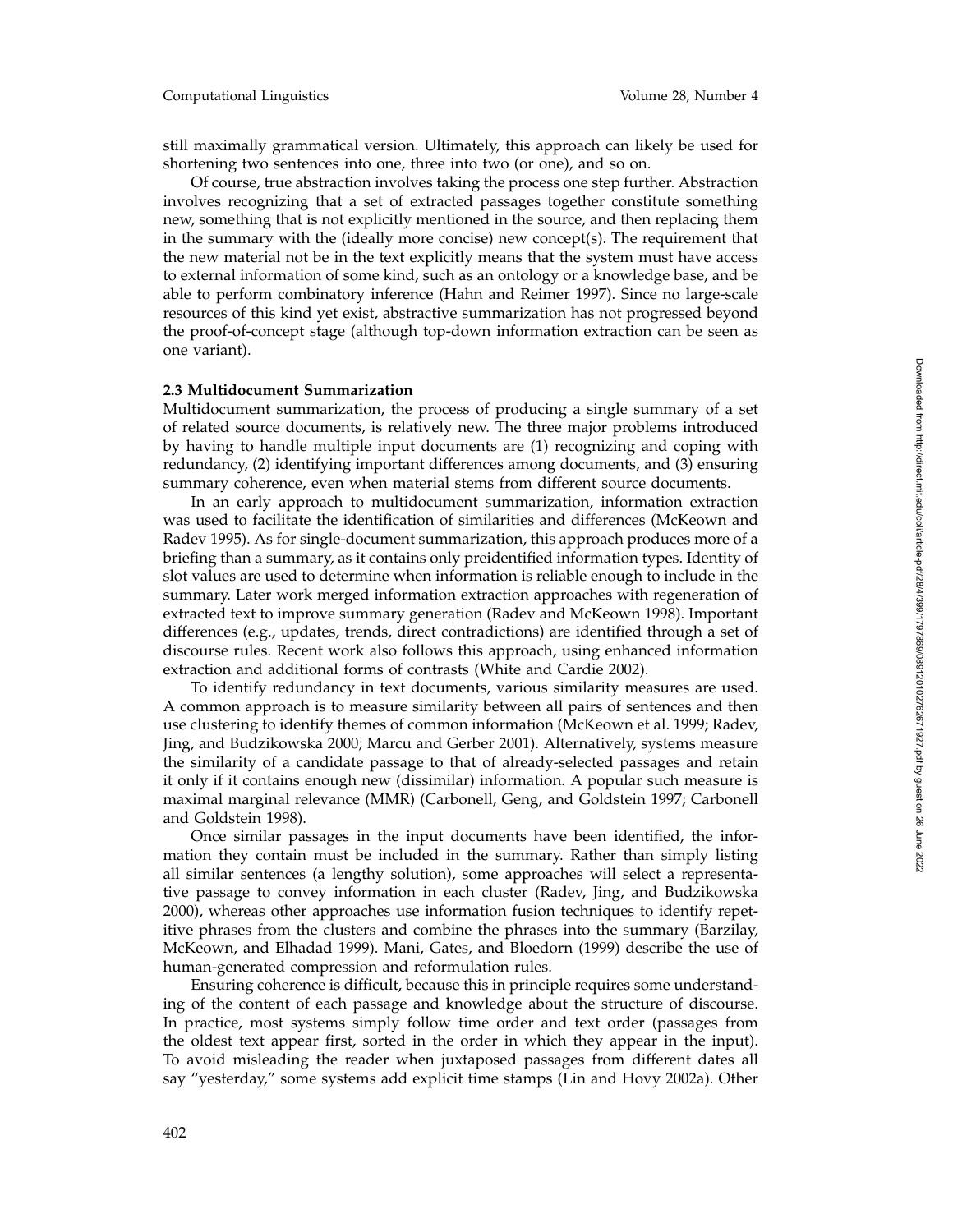systems use a combination of temporal and coherence constraints to order sentences (Barzilay, Elhadad, and McKeown 2001). Recently, Otterbacher, Radev, and Luo (2002) have focused on discourse-based revisions of multidocument clusters as a means for improving summary coherence.

Although multidocument summarization is new and the approaches described here are only the beginning, current research also branches out in other directions. Research is beginning on the generation of updates on new information (Allan, Gupta, and Khandelwal 2001). Researchers are currently studying the production of longer answers (i.e., multidocument summaries) from retrieved documents, focusing on such types as biographies of people, descriptions of multiple events of the same type (e.g., multiple hurricanes), opinion pieces (e.g., editorials and letters discussing a contentious topic), and causes of events. Another challenging ongoing topic is the generation of titles for either a single document or set of documents. This challenge will be explored in an evaluation planned by NIST in 2003.

## **2.4 Evaluation**

Evaluating the quality of a summary has proven to be a difficult problem, principally because there is no obvious "ideal" summary. Even for relatively straightforward news articles, human summarizers tend to agree only approximately 60% of the time, measuring sentence content overlap. The use of multiple models for system evaluation could help alleviate this problem, but researchers also need to look at other methods that can yield more acceptable models, perhaps using a task as motivation.

Two broad classes of metrics have been developed: form metrics and content metrics. Form metrics focus on grammaticality, overall text coherence, and organization and are usually measured on a point scale (Brandow, Mitze, and Rau 1995). Content is more difficult to measure. Typically, system output is compared sentence by sentence or fragment by fragment to one or more human-made ideal abstracts, and as in information retrieval, the percentage of extraneous information present in the system's summary (precision) and the percentage of important information omitted from the summary (recall) are recorded. Other commonly used measures include kappa (Carletta 1996) and relative utility (Radev, Jing, and Budzikowska 2000), both of which take into account the performance of a summarizer that randomly picks passages from the original document to produce an extract. In the Document Understanding Conference (DUC)-01 and DUC-02 summarization competitions (Harman and Marcu 2001; Hahn and Harman 2002), NIST used the Summary Evaluation Environment (SEE) interface (Lin 2001) to record values for precision and recall. These two competitions, run along the lines of TREC, have served to establish overall baselines for single-document and multidocument summarization and have provided several hundred human abstracts as training material. (Another popular source of training material is the Ziff-Davis corpus of computer product announcements.) Despite low interjudge agreement, DUC has shown that humans are better summary producers than machines and that, for the news article genre, certain algorithms do in fact do better than the simple baseline of picking the lead material.

The largest task-oriented evaluation to date, the Summarization Evaluation Conference (SUMMAC) (Mani et al. 1998; Firmin and Chrzanowski 1999) included three tests: the categorization task (how well can humans categorize a summary compared to its full text?), the ad hoc task (how well can humans determine whether a full text is relevant to a query just from reading the summary?) and the question task (how well can humans answer questions about the main thrust of the source text from reading just the summary?). But the interpretation of the results is not simple; studies (Jing et al. 1998; Donaway, Drummey, and Mather 2000; Radev, Jing, and Budzikowska 2000)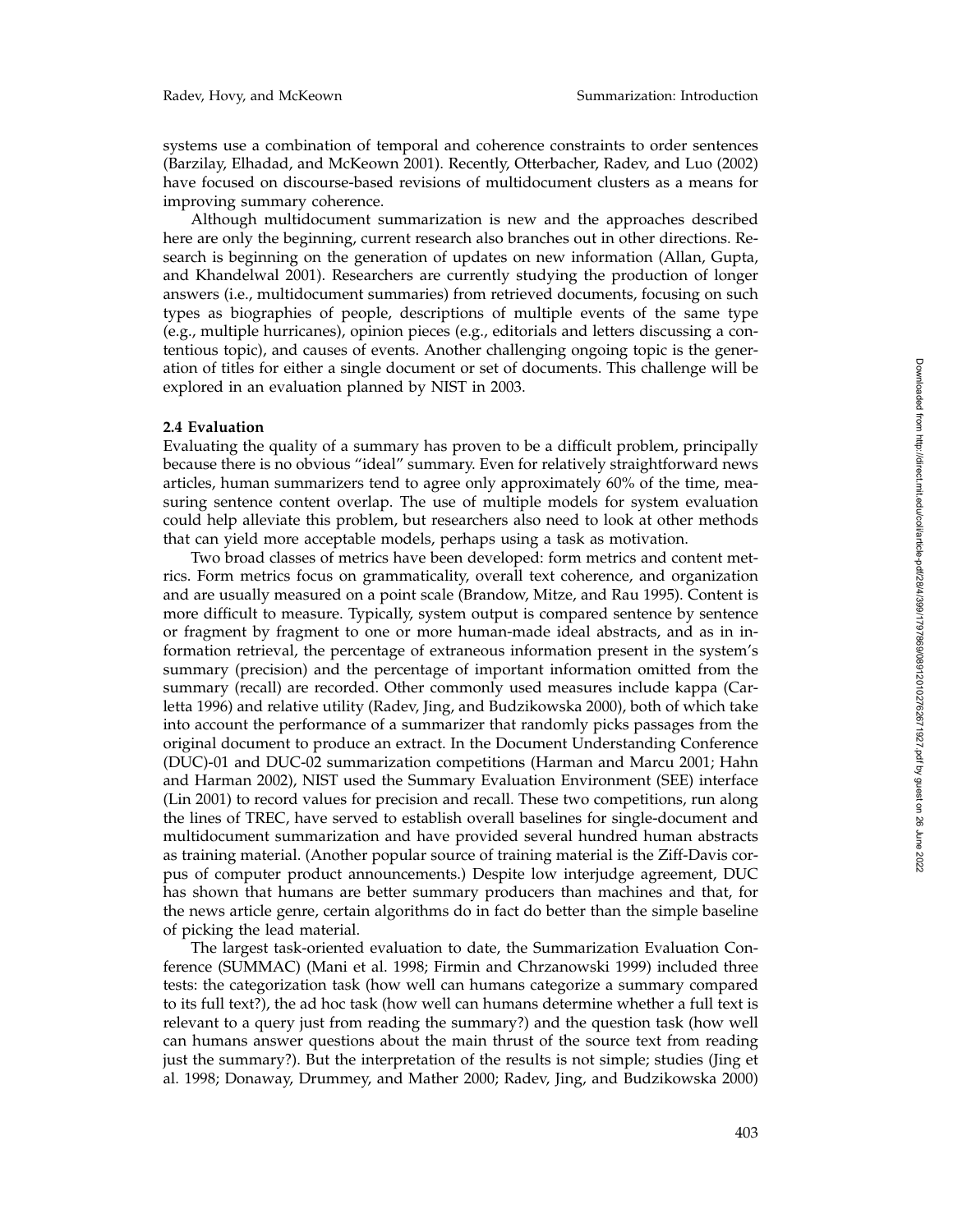show how the same summaries receive different scores under different measures or when compared to different (but presumably equivalent) ideal summaries created by humans. With regard to interhuman agreement, Jing et al. find fairly high consistency in the news genre only when the summary (extract) length is fixed relatively short. Marcu (1997a) provides some evidence that other genres will deliver less consistency. With regard to the lengths of the summaries produced by humans when not constrained by a particular compression rate, both Jing and Marcu find great variation. Nonetheless, it is now generally accepted that for single news articles, systems produce generic summaries indistinguishable from those of humans.

Automated summary evaluation is a gleam in everyone's eye. Clearly, when an ideal extract has been created by human(s), extractive summaries are easy to evaluate. Marcu (1999) and Goldstein et al. (1999) independently developed an automated method to create extracts corresponding to abstracts. But when the number of available extracts is not sufficient, it is not clear how to overcome the problems of low interhuman agreement. Simply using a variant of the Bilingual Evaluation Understudy (BLEU) scoring method (based on a linear combination of matching *n*-grams between the system output and the ideal summary) developed for machine translation (Papineni et al. 2001) is promising but not sufficient (Lin and Hovy 2002b).

### **3. The Articles in this Issue**

The articles in this issue move beyond the current state of the art in various ways. Whereas most research to date has focused on the use of sentence extraction for summarization, we are beginning to see techniques that allow a system to extract, merge, and edit phrases, as opposed to full sentences, to generate a summary. Whereas many summarization systems are designed for summarization of news, new algorithms are summarizing much longer and more complex documents, such as scientific journal articles, medical journal articles, or patents. Whereas most research to date has focused on text summarization, we are beginning to see a move toward summarization of speech, a medium that places additional demands on the summarization process. Finally, in addition to providing full summarization systems, the articles in this issue also focus on tools that can aid in the process of developing summarization systems, on computational efficiency of algorithms, and on techniques needed for preprocessing speech.

The four articles that focus on summarization of text share a common theme: Each views the summarization process as consisting of two phases. In the first, material within the original document that is important is identified and extracted. In the second, this extracted material may be modified, merged, and edited using generation techniques. Two of the articles focus on the extraction stage (Teufel and Moens 2002; Silber and McCoy 2002), whereas Jing (2002) examines tools for automatically constructing resources that can be used for the second stage.

Teufel and Moens propose significantly different techniques for sentence extraction than have been used in the past. Noting the difference in both length and structure between scientific articles and news, they claim that both the context of sentences and a more focused search for sentences is needed in order to produce a good summary that is only 2.5% of the original document. Their approach is to provide a summary that focuses on the new contribution of the paper and its relation to previous work. They rely on rhetorical relations to provide information about context and to identify sentences relating to, for example, the aim of the paper, its basis in previous work, or contrasts with other work. Their approach features the use of corpora annotated both with rhetorical relations and with relevance; it uses text categorization to extract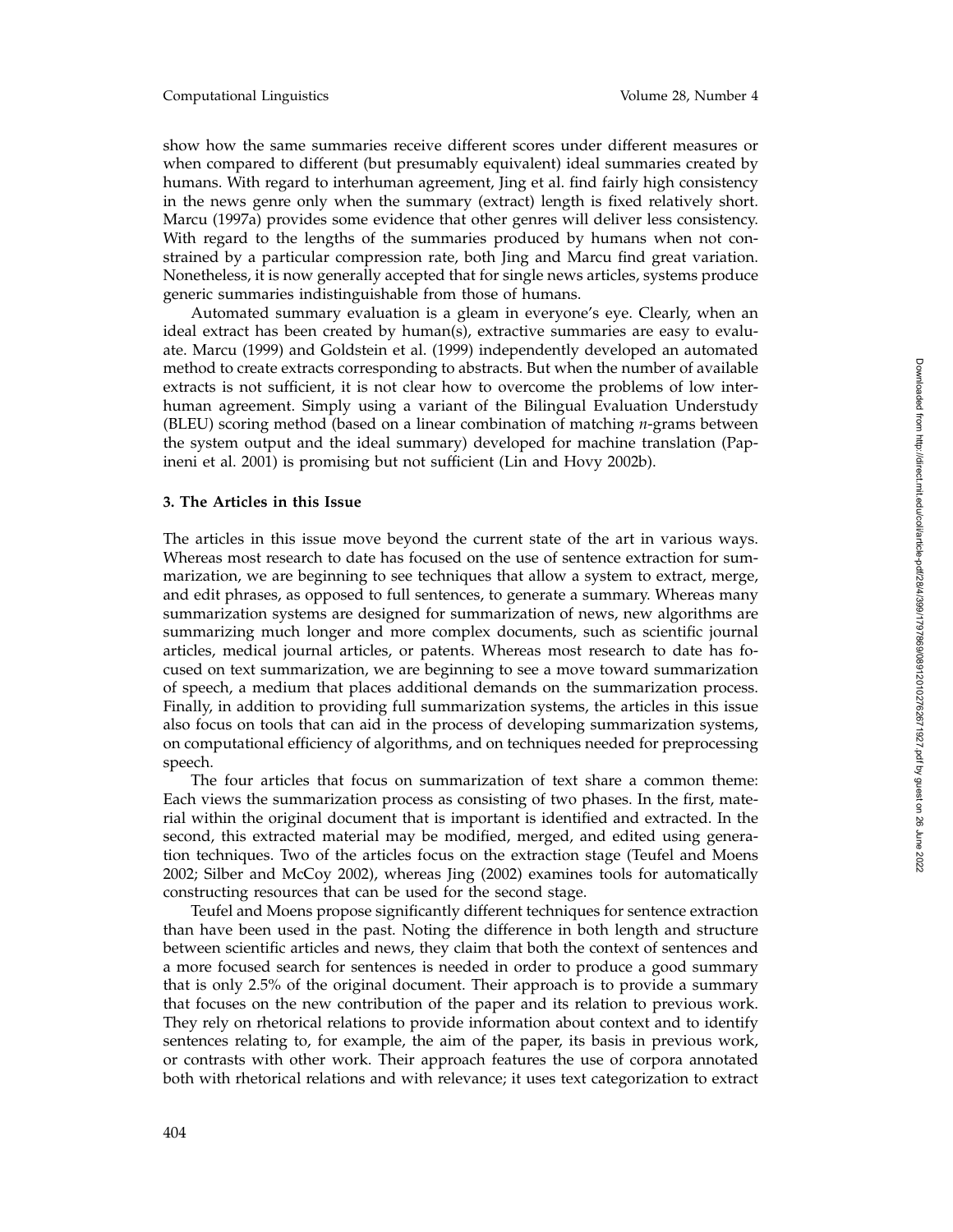sentences corresponding to any of seven rhetorical categories. The result is a set of sentences that situate the article in respect to its original claims and in relation to other research.

Silber and McCoy focus on computationally efficient algorithms for sentence extraction. They present a linear time algorithm to extract lexical chains from a source document (the lexical-chain approach was originally developed by Barzilay and Elhadad [1997] but used an exponential time algorithm). This approach facilitates the use of lexical chains as an intermediate representation for summarization. Barzilay and Elhadad present an evaluation of the approach for summarization with both scientific documents and university textbooks.

Jing advocates the use of a cut-and-paste approach to summarization in which phrases, rather than sentences, are extracted from the original document. She shows that such an approach is often used by human abstractors. She then presents an automated tool that is used to analyze a corpus of paired documents and abstracts written by humans, in order to identify the phrases within the documents that are used in the abstracts. She has developed an HMM solution to the matching problem. The decomposition program is a tool that can produce training and testing corpora for summarization, and its results have been used for her own summarization program.

Saggion and Lapalme (2002) describe a system, SumUM, that generates *indicativeinformative* summaries from technical documents. To build their system, Saggion and Lapalme have studied a corpus of professionally written (short) abstracts. They have manually aligned the abstracts and the original documents. Given the structured form of technical papers, most of the information in the abstracts was also found in either the author abstract (20%) or in the first section of the paper (40%) or the headlines or captions (23%). Based on their observations, the authors have developed an approach to summarization, called *selective analysis*, which mimics the human abstractors' routine. The four components of selective analysis are *indicative selection* , *informative selection* , *indicative generation*, and *informative generation* .

The final article in the issue (Zechner 2002) is distinct from the other articles in that it addresses problems in summarization of speech. As in text summarization, Zechner also uses sentence extraction to determine the content of the summary. Given the informal nature of speech, however, a number of significant steps must be taken in order to identify useful segments for extraction. Zechner develops techniques for removing disfluencies from speech, for identifying units for extraction that are in some sense equivalent to sentences, and for identifying relations such as questionanswer across turns in order to determine when units from two separate turns should be extracted as a whole. This preprocessing yields a transcript on which standard techniques for extraction in text (here the use of MMR [Carbonell and Goldstein 1998] to identify relevant units) can operate successfully.

Though true abstractive summarization remains a researcher's dream, the success of extractive summarizers and the rapid development of compressive and similar techniques testifies to the effectiveness with which the research community can address new problems and find workable solutions to them.

#### **References**

Allan, James, Rahul Gupta, and Vikas Khandelwal. 2001. Temporal summaries of news topics. In *Proceedings of the 24th Annual International ACM SIGIR Conference on Research and Development in Information Retrieval*, pages 10–18.

Aone, Chinatsu, Mary Ellen Okurowski,

James Gorlinsky, and Bjornar Larsen. 1999. A trainable summarizer with knowledge acquired from robust NLP techniques. In I. Mani and M. T. Maybury, editors, *Advances in Automatic Text Summarization*. MIT Press, Cambridge, pages 71–80.

Barzilay, Regina and Michael Elhadad. 1997.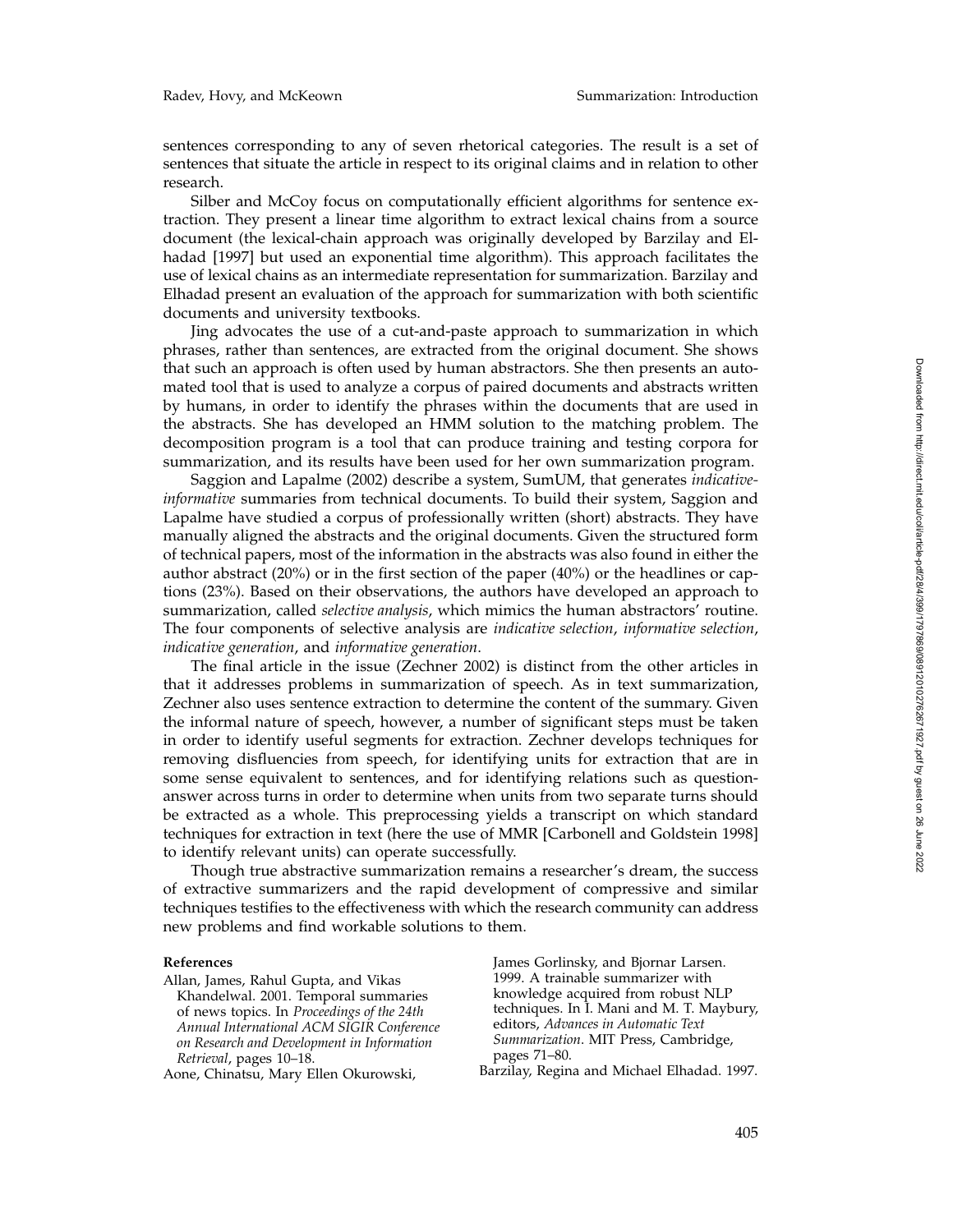Using lexical chains for text summarization. In *Proceedings of the ACL* /*EACL'97 Workshop on Intelligent Scalable Text Summarization*, pages 10–17, Madrid, July.

- Barzilay, Regina and Michael Elhadad. 1999. Using lexical chains for text summarization. In I. Mani and M. T. Maybury, editors, *Advances in Automatic Text Summarization*. MIT Press, Cambridge, pages 111–121.
- Barzilay, Regina, Noémie Elhadad, and Kathy McKeown. 2001. Sentence ordering in multidocument summarization. In *Proceedings of the Human Language Technology Conference* .

Barzilay, Regina, Kathleen McKeown, and Michael Elhadad. 1999. Information fusion in the context of multi-document summarization. In *Proceedings of the 37th Annual Meeting of the Association for Computational Linguistics*, College Park, MD, 20–26 June, pages 550–557.

Baxendale, P. B. 1958. Man-made index for technical literature—An experiment. *IBM Journal of Research and Development* , 2(4):354–361.

Borko, H. and C. Bernier. 1975. *Abstracting Concepts and Methods*. Academic Press, New York.

Brandow, Ron, Karl Mitze, and Lisa F. Rau. 1995. Automatic condensation of electronic publications by sentence selection. *Information Processing and Management*, 31(5):675–685.

Buckley, Chris and Claire Cardie. 1997. Using empire and smart for high-precision IR and summarization. In *Proceedings of the TIPSTER Text Phase III 12-Month Workshop*, San Diego, CA, October.

Carbonell, Jaime, Y. Geng, and Jade Goldstein. 1997. Automated query-relevant summarization and diversity-based reranking. In *Proceedings of the IJCAI-97 Workshop on AI in Digital Libraries*, pages 12–19.

- Carbonell, Jaime G. and Jade Goldstein. 1998. The use of MMR, diversity-based reranking for reordering documents and producing summaries. In Alistair Moffat and Justin Zobel, editors, *Proceedings of the 21st Annual International ACM SIGIR Conference on Research and Development in Information Retrieval*, Melbourne, Australia, pages 335–336.
- Carletta, Jean. 1996. Assessing agreement on classification tasks: The kappa statistic. *Computational Linguistics*, 22(2):249–254.
- Conroy, John and Dianne O'Leary. 2001. Text summarization via hidden Markov

models. In *Proceedings of the 24th Annual International ACM SIGIR Conference on Research and Development in Information Retrieval*, pages 406–407.

- Cremmins, Edward T. 1996. *The Art of Abstracting*. Information Resources Press, Arlington, VA, second edition.
- DeJong, Gerald Francis. 1978. *Fast Skimming of News Stories: The FRUMP System*. Ph.D. thesis, Yale University, New Haven, CT.
- Donaway, R. L., K. W. Drummey, and L. A. Mather. 2000. A comparison of rankings produced by summarization evaluation measures. In *Proceedings of the Workshop on Automatic Summarization, ANLP-NAACL2000*, Association for Computational Linguistics, 30 April, pages 69–78.
- Edmundson, H. P. 1969. New methods in automatic extracting. *Journal of the Association for Computing Machinery* , 16(2):264–285.
- Firmin, T. and M. J. Chrzanowski. 1999. An evaluation of automatic text summarization systems. In I. Mani and M. T. Maybury, editors, *Advances in Automatic Text Summarization*. MIT Press, Cambridge, pages 325–336.
- Goldstein, Jade, Mark Kantrowitz, Vibhu O. Mittal, and Jaime G. Carbonell. 1999. Summarizing text documents: Sentence selection and evaluation metrics. In *Research and Development in Information Retrieval*, pages 121–128, Berkeley, CA.
- Hahn, Udo and Donna Harman, editors. 2002. *Proceedings of the Document Understanding Conference (DUC-02)* . Philadelphia, July.
- Hahn, Udo and Ulrich Reimer. 1997. Knowledge-based text summarization: Salience and generalization operators for knowledge base abstraction. In I. Mani and M. Maybury, editors, *Advances in Automatic Text Summarization*. MIT Press, Cambridge, pages 215–232.
- Harman, Donna and Daniel Marcu, editors. 2001. *Proceedings of the Document Understanding Conference (DUC-01)*. New Orleans, September.
- Hovy, E. and C.-Y. Lin. 1999. Automated text summarization in SUMMARIST. In I. Mani and M. T. Maybury, editors, *Advances in Automatic Text Summarization* . MIT Press, Cambridge, pages 81–94.
- Jing, Hongyan. 2002. Using hidden Markov modeling to decompose human-written summaries. *Computational Linguistics* , 28(4), 527–543.
- Jing, Hongyan and Kathleen McKeown. 1999. The decomposition of human-written summary sentences. In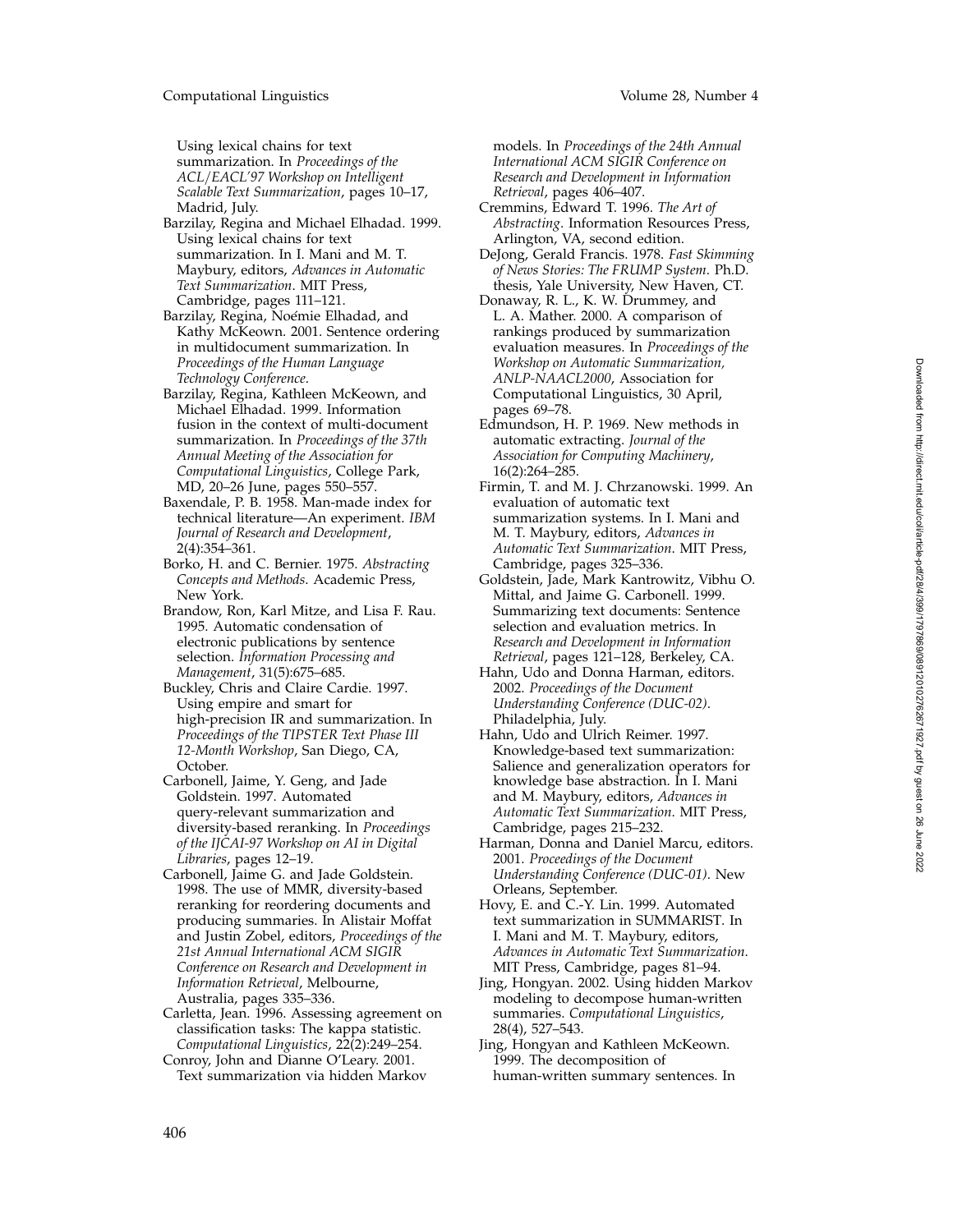M. Hearst, F. Gey, and R. Tong, editors, *Proceedings of SIGIR'99: 22nd International Conference on Research and Development in Information Retrieval*, University of California, Berkeley, August, pages 129–136.

- Jing, Hongyan, Kathleen McKeown, Regina Barzilay, and Michael Elhadad. 1998. Summarization evaluation methods: Experiments and analysis. In *Intelligent Text Summarization: Papers from the 1998 AAAI Spring Symposium*, Stanford, CA, 23–25 March. Technical Report SS-98-06. AAAI Press, pages 60–68.
- Knight, Kevin and Daniel Marcu. 2000. Statistics-based summarization—Step one: Sentence compression. In *Proceedings of the 17th National Conference of the American Association for Artificial Intelligence (AAAI-2000)*, pages 703–710.
- Kupiec, Julian, Jan O. Pedersen, and Francine Chen. 1995. A trainable document summarizer. In *Research and Development in Information Retrieval* , pages 68–73.
- Lin, C. and E. Hovy. 1997. Identifying topics by position. In *Fifth Conference on Applied Natural Language Processing*, Association for Computational Linguistics, 31 March–3 April, pages 283–290.
- Lin, Chin-Yew. 1999. Training a selection function for extraction. In *Proceedings of the Eighteenth Annual International ACM Conference on Information and Knowledge Management (CIKM)*, Kansas City, 6 November. ACM, pages 55–62.
- Lin, Chin-Yew. 2001. Summary evaluation environment.
	- http://www.isi.edu/cyl/SEE.
- Lin, Chin-Yew and Eduard Hovy. 2002a. From single to multi-document summarization: A prototype system and its evaluation. In *Proceedings of the 40th Conference of the Association of Computational Linguistics*, Philadelphia, July, pages 457–464.
- Lin, Chin-Yew and Eduard Hovy. 2002b. Manual and automatic evaluation of summaries. In *Proceedings of the Document Understanding Conference (DUC-02) Workshop on Multi-Document Summarization Evaluation at the ACL Conference* , Philadelphia, July, pages 45–51.
- Luhn, H. P. 1958. The automatic creation of literature abstracts. *IBM Journal of Research Development*, 2(2):159–165.
- Mani, Inderjeet. 2001. *Automatic Summarization*. John Benjamins, Amsterdam /Philadelphia.
- Mani, Inderjeet and Eric Bloedorn. 1997. Multi-document summarization by graph

search and matching. In *Proceedings of the Fourteenth National Conference on Artificial Intelligence (AAAI-97)*, Providence, RI. American Association for Artificial Intelligence, pages 622–628.

- Mani, Inderjeet, Barbara Gates, and Eric Bloedorn. 1999. Improving summaries by revising them. In *Proceedings of the 37th Annual Meeting of the Association for Computational Linguistics (ACL 99)*, College Park, MD, June, pages 558–565.
- Mani, Inderjeet, David House, G. Klein, Lynette Hirshman, Leo Obrst, Thérèse Firmin, Michael Chrzanowski, and Beth Sundheim. 1998. The TIPSTER SUMMAC text summarization evaluation. Technical Report MTR 98W0000138, The Mitre Corporation, McLean, VA.
- Mani, Inderjeet and Mark Maybury, editors. 1999. *Advances in Automatic Text Summarization*. MIT Press, Cambridge.
- Marcu, Daniel. 1997a. From discourse structures to text summaries. In *Proceedings of the ACL'97/EACL'97 Workshop on Intelligent Scalable Text Summarization* , Madrid, July 11, pages 82–88.
- Marcu, Daniel. 1997b. *The Rhetorical Parsing, Summarization, and Generation of Natural Language Texts*. Ph.D. thesis, University of Toronto, Toronto.
- Marcu, Daniel. 1999. The automatic construction of large-scale corpora for summarization research. In M. Hearst, F. Gey, and R. Tong, editors, *Proceedings of SIGIR'99: 22nd International Conference on Research and Development in Information Retrieval*, University of California, Berkeley, August, pages 137–144.
- Marcu, Daniel and Laurie Gerber. 2001. An inquiry into the nature of multidocument abstracts, extracts, and their evaluation. In *Proceedings of the NAACL-2001 Workshop on Automatic Summarization*, Pittsburgh, June. NAACL, pages 1–8.
- McKeown, Kathleen, Judith Klavans, Vasileios Hatzivassiloglou, Regina Barzilay, and Eleazar Eskin. 1999. Towards multidocument summarization by reformulation: Progress and prospects. In *Proceedings of the 16th National Conference of the American Association for Artificial Intelligence (AAAI-1999)*, 18–22 July, pages 453–460.
- McKeown, Kathleen R. and Dragomir R. Radev. 1995. Generating summaries of multiple news articles. In *Proceedings of the 18th Annual International ACM SIGIR Conference on Research and Development in Information Retrieval*, Seattle, July, pages 74–82.
- Ono, K., K. Sumita, and S. Miike. 1994.